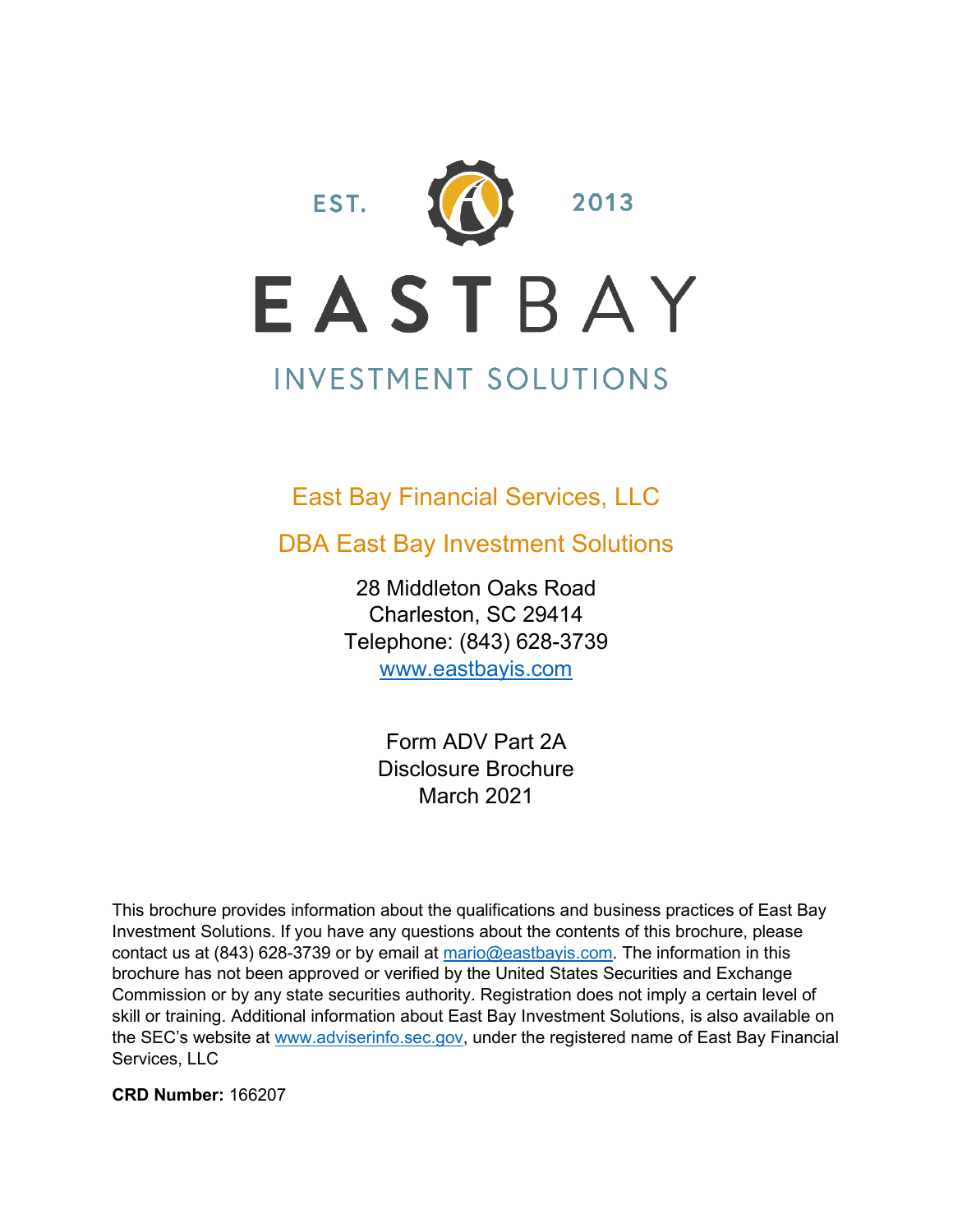# <span id="page-1-0"></span>Item 2: Material Changes

There are no material changes since our last brochure filed in March 2020.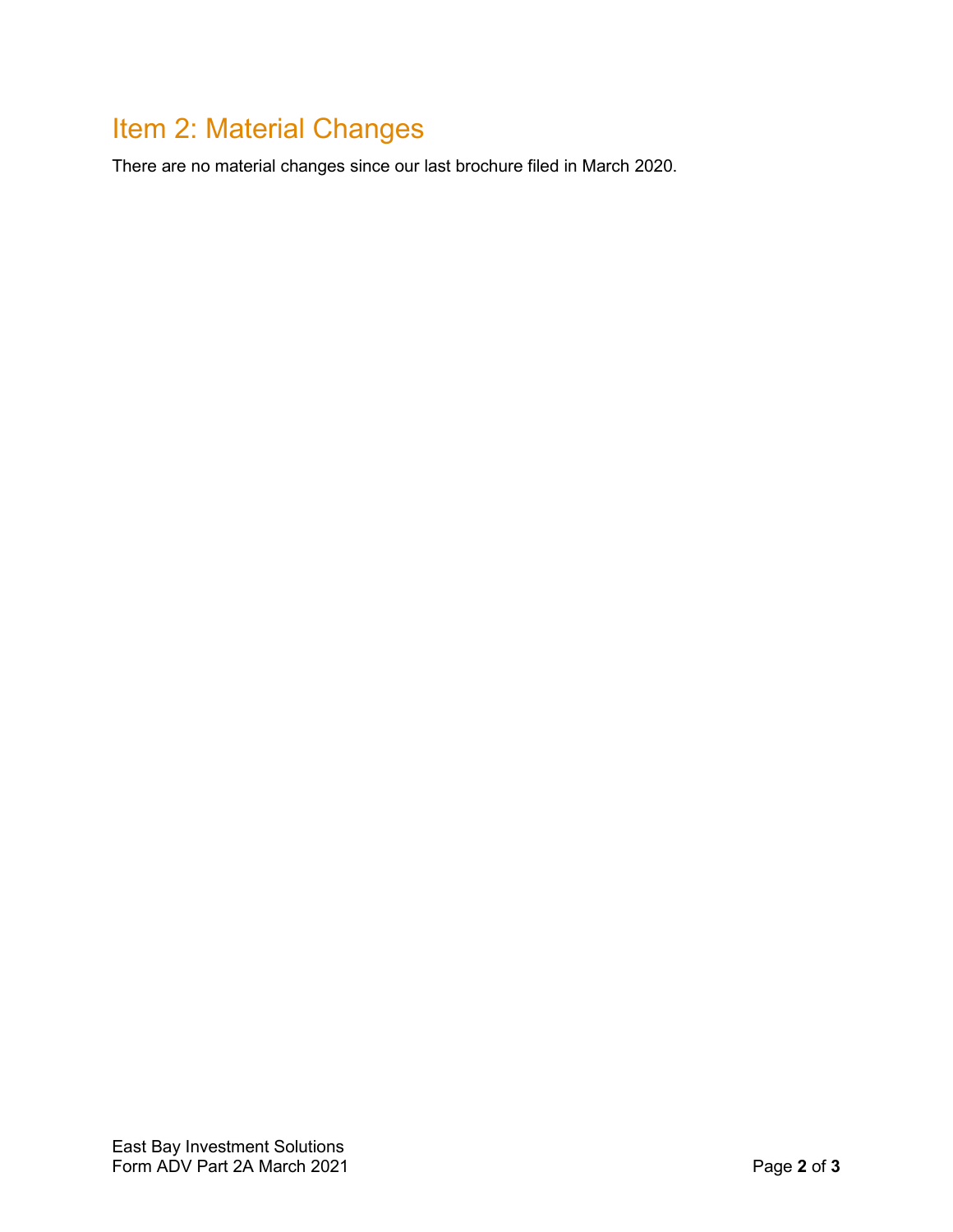# Item 3: Table of Contents

| Item 11: Code of Ethics, Participation or Interest in Client Transactions and Personal Trading 7 |  |
|--------------------------------------------------------------------------------------------------|--|
|                                                                                                  |  |
|                                                                                                  |  |
|                                                                                                  |  |
|                                                                                                  |  |
|                                                                                                  |  |
|                                                                                                  |  |
|                                                                                                  |  |
|                                                                                                  |  |
|                                                                                                  |  |
|                                                                                                  |  |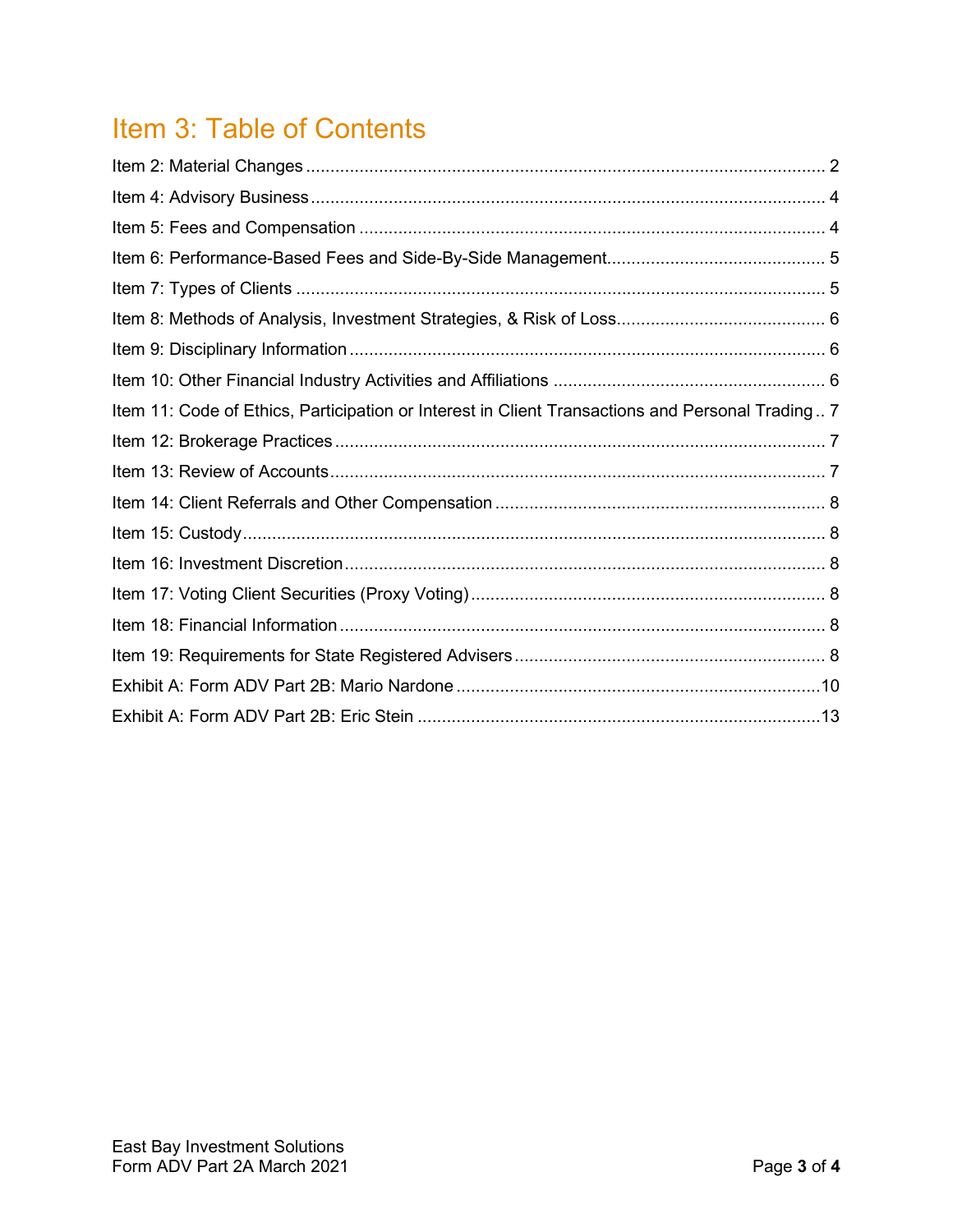## <span id="page-3-0"></span>Item 4: Advisory Business

#### Description of Advisory Firm

East Bay Investment Solutions is a Limited Liability Company organized in the state of South Carolina. The firm was formed in January of 2013 and the principal owner is Mario Anthony Nardone.

## Types of Advisory Services

East Bay Investment Solutions ("EB" or "East Bay") offers the following services to advisory clients:

#### *Investment Adviser Consulting Services*

EB provides ongoing investment adviser consulting services. EB typically assists firm leadership with investment decisions, as well as providing client-facing presentations such as webinars, and investment reviews and analysis as needed.

#### Client Tailored Services and Client Imposed Restrictions

EB offers the same suite of services to all its clients. However, specific client recommendations and their implementation are dependent upon the client's current situation.

#### Wrap Fee Programs

A wrap fee program is an investment program where the investor pays one stated fee that includes management fees, transaction costs, fund expenses, and any other administrative fees. EB does not participate in any wrap fee programs.

#### Client Assets

- EB does not have regulatory assets under management as of December 31, 2020.
- EB has \$2.2 billion in assets under advisement as of December 31, 2020.

## <span id="page-3-1"></span>Item 5: Fees and Compensation

#### Fee Schedule

#### *Investment Adviser Consulting Fees*

#### Fixed Fees

The initial rate for consulting services is typically between \$20,000 and \$50,000 per year, though may be negotiated based upon the complexity of the situation and the needs of the client, and thereafter, the base fee shall automatically increase by 3% each year at the time of each annual renewal.

Fixed Consulting Fees are paid monthly in advance and are either withdrawn directly from the client's accounts with client written authorization or invoiced and billed directly to the client.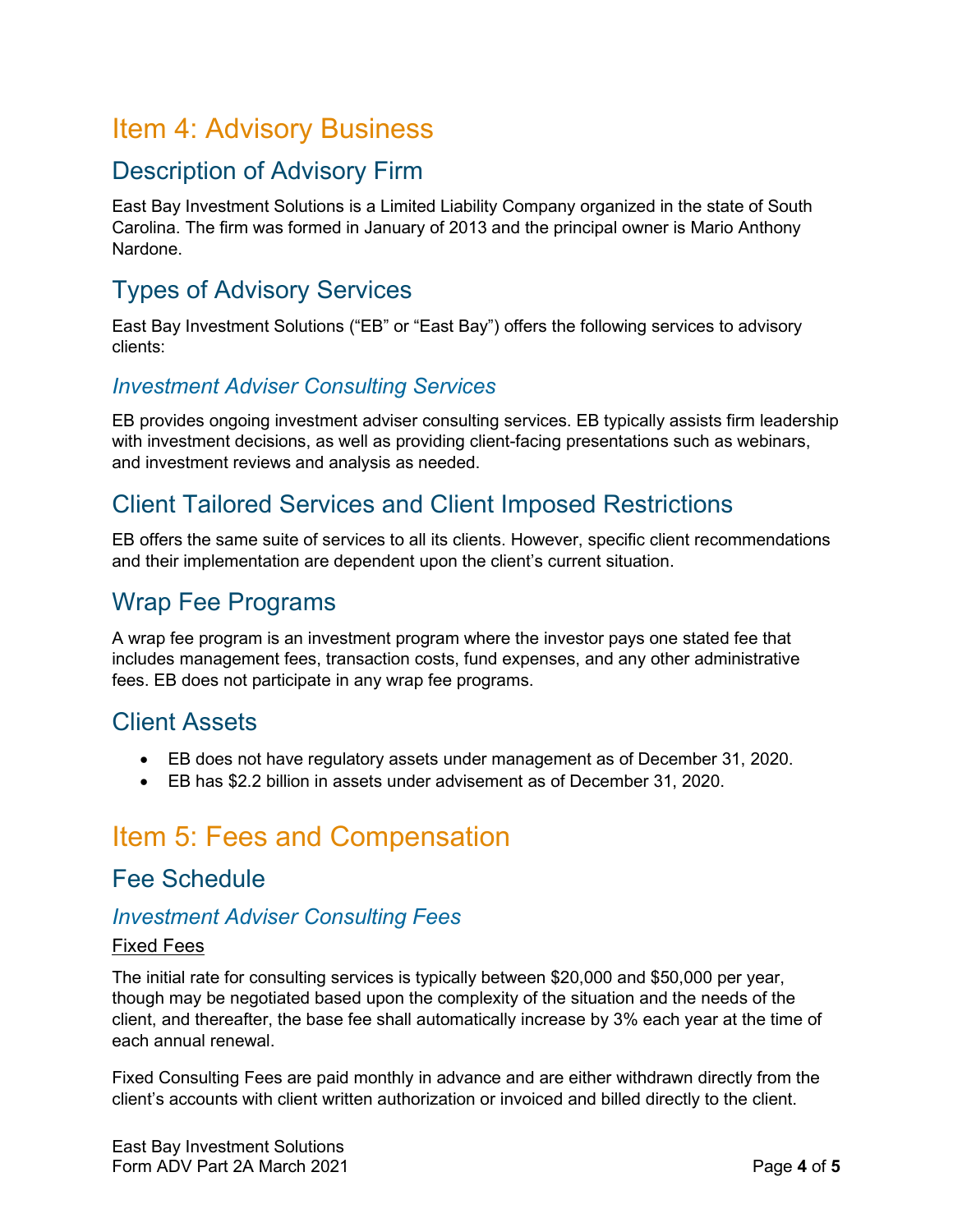#### Hourly Fees

Depending upon the complexity of the situation and the needs of the client, there may be an additional hourly fee assessed for these services ranging between \$150 and \$300.

Hourly Investment Adviser Consulting Fees are paid monthly in arrears and are either withdrawn directly from the client's accounts with client written authorization or invoiced and billed directly to the client.

All fees are negotiable, and the final fee schedule will be within the advisory agreement. Clients may terminate the contract without penalty within 5 business days of signing the advisory agreement.

#### Prepayment of Fees

Fees that are charged in advance but unearned will be refunded based on the prorated amount of consulting rendered at the point of termination. Fees will be returned within fourteen days to the client via mailed check.

#### Other Fees and Expenses

All EB clients are investment advisory firms and therefore will generally not have additional expenses for the services provided by EB. The additional expenses charged by custodians, ETFs, and Mutual Funds are typically borne by the investment advisors' underlying clients. Any additional fees incurred by the underlying clients of the investment advisors are distinct from the fees charged by EB. Please see Item 12 of this brochure for Brokerage Practices.

#### Outside Compensation for the Sale of Securities to Clients

Neither EB nor its supervised persons accept any compensation for the sale of securities or other investment products, including asset-based sales charges or service fees from the sale of mutual funds.

# <span id="page-4-0"></span>Item 6: Performance-Based Fees and Side-By-Side Management

East Bay does not accept performance-based fees or other fees based on a share of capital gains on or capital appreciation of the assets of a client.

# <span id="page-4-1"></span>Item 7: Types of Clients

East Bay generally provides or has the capacity and expertise to provide investment advice to other investment advisory firms. There is no account minimum.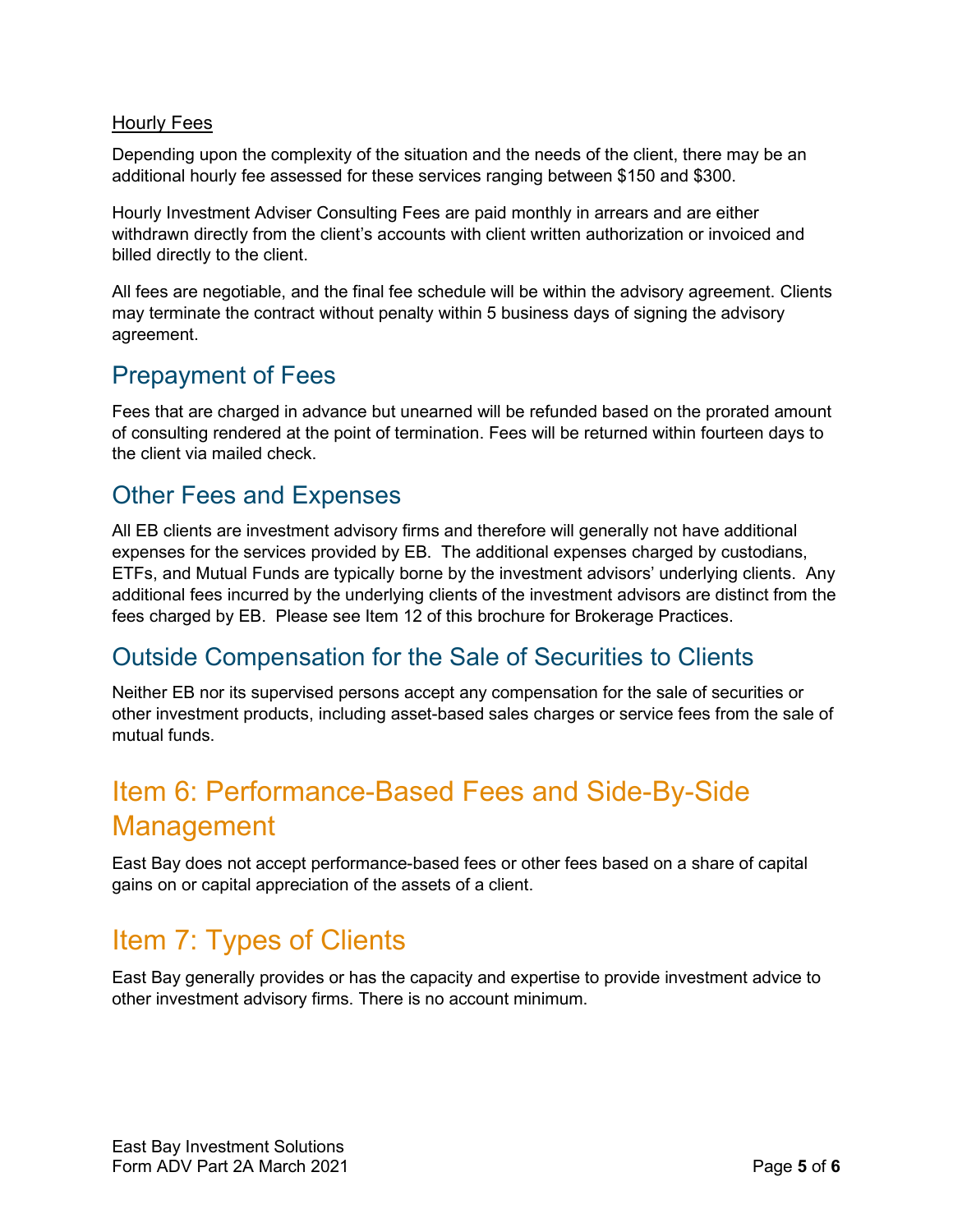# <span id="page-5-0"></span>Item 8: Methods of Analysis, Investment Strategies, & Risk of Loss

## Methods of Analysis

East Bay employs multiple styles, managers, strategies and investing methodologies. The firm utilizes a broad range of investment solutions in order to address each particular client's needs and investment objectives. The firm utilizes both internal and external research to formulate a broad range of investment solutions.

In general, and wherever possible, we follow the principles of Modern Portfolio Theory and its implementation through passive and/or evidence-based investment vehicles. EB's services are based on long-term investment strategies incorporating the principles of MPT; our approach is firmly rooted in the belief that markets are reasonably "efficient" and that investors' returns are determined principally by asset allocation decisions, rather than market timing or stock picking. All else equal, we generally espouse diversified portfolios and keeping costs low.

#### Investment Strategies

East Bay does not offer specific investment strategies. The services offered are customized to each client. EB generally limits its investment advice and/or money management to mutual funds, equities, bonds, fixed income, debt securities, ETFs, real estate, hedge funds, REITs, private placements, and government securities. EB may use other securities as well to help diversify a portfolio when applicable.

#### Risks of Investing

Investing in securities involves a risk of loss that you, as a client, should be prepared to bear.

# <span id="page-5-1"></span>Item 9: Disciplinary Information

There is no disciplinary activity to report.

## <span id="page-5-2"></span>Item 10: Other Financial Industry Activities and Affiliations

#### Registration as a Broker/Dealer or Broker/Dealer Representative

Neither EB nor its representatives are registered as, or have pending applications to become, a broker/dealer or a representative of a broker/dealer, have pending applications to become a Futures Commission Merchant, Commodity Pool Operator, or a Commodity Trading Advisor, nor have any material relationships to this advisory business that would present a possible conflict of interest.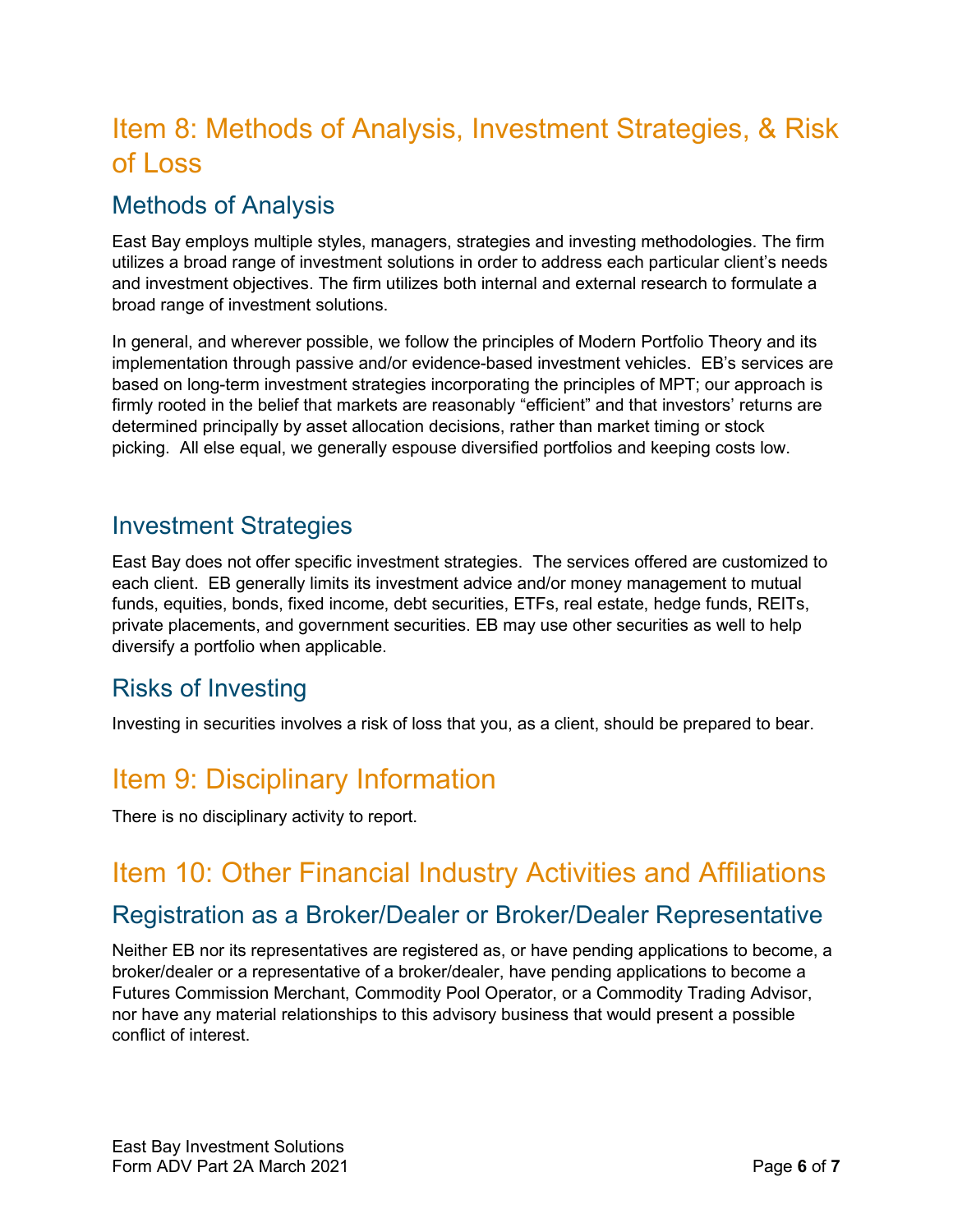# <span id="page-6-0"></span>Item 11: Code of Ethics, Participation or Interest in Client Transactions and Personal Trading

## Code of Ethics

East Bay has implemented a Code of Ethics (the "Code") that defines its fiduciary commitment to each client. The Code was developed to provide general ethical guidelines and specific instructions regarding EB's duties to you, its client. EB and its personnel owe a duty of loyalty, fairness, and good faith towards each client.

The Code also addresses the prohibition of trading on insider information and procedures to detect the misuse of material, nonpublic information. To request a copy of our Code, please contact us using the contact details found on the cover of this brochure.

## Recommendations Involving Material Financial Interests

EB does not recommend that clients buy or sell any security in which a related person to EB or EB has a material financial interest.

## Investing Personal Money in the Same Securities as Clients

From time to time, representatives of EB may buy or sell securities for themselves that they also recommend to clients. This can create a conflict of interest if representatives of EB buy or sell a recommended security in their personal account before placing the trade for the client. To mitigate this potential conflict, EB requires that client account transactions take priority over personal trading by EB representatives.

## Trading Securities At/Around the Same Time as Clients' Accounts

From time to time, representatives of EB may buy or sell securities for themselves at or around the same time as clients which can create a conflict of interest. To mitigate this potential conflict, EB requires that client accounts take priority over personal trading by EB representatives.

## <span id="page-6-1"></span>Item 12: Brokerage Practices

East Bay does not recommend nor have any broker-dealer relationships. EB also does not trade on the securities/models being recommended to the investment advisors.

# <span id="page-6-2"></span>Item 13: Review of Accounts

East Bay provides extensive research and analysis for clients but does not review underlying accounts or portfolios of the investment advisor.

Easy Bay does provide written reports to the investment advisors regarding market impact and the model recommendations being made.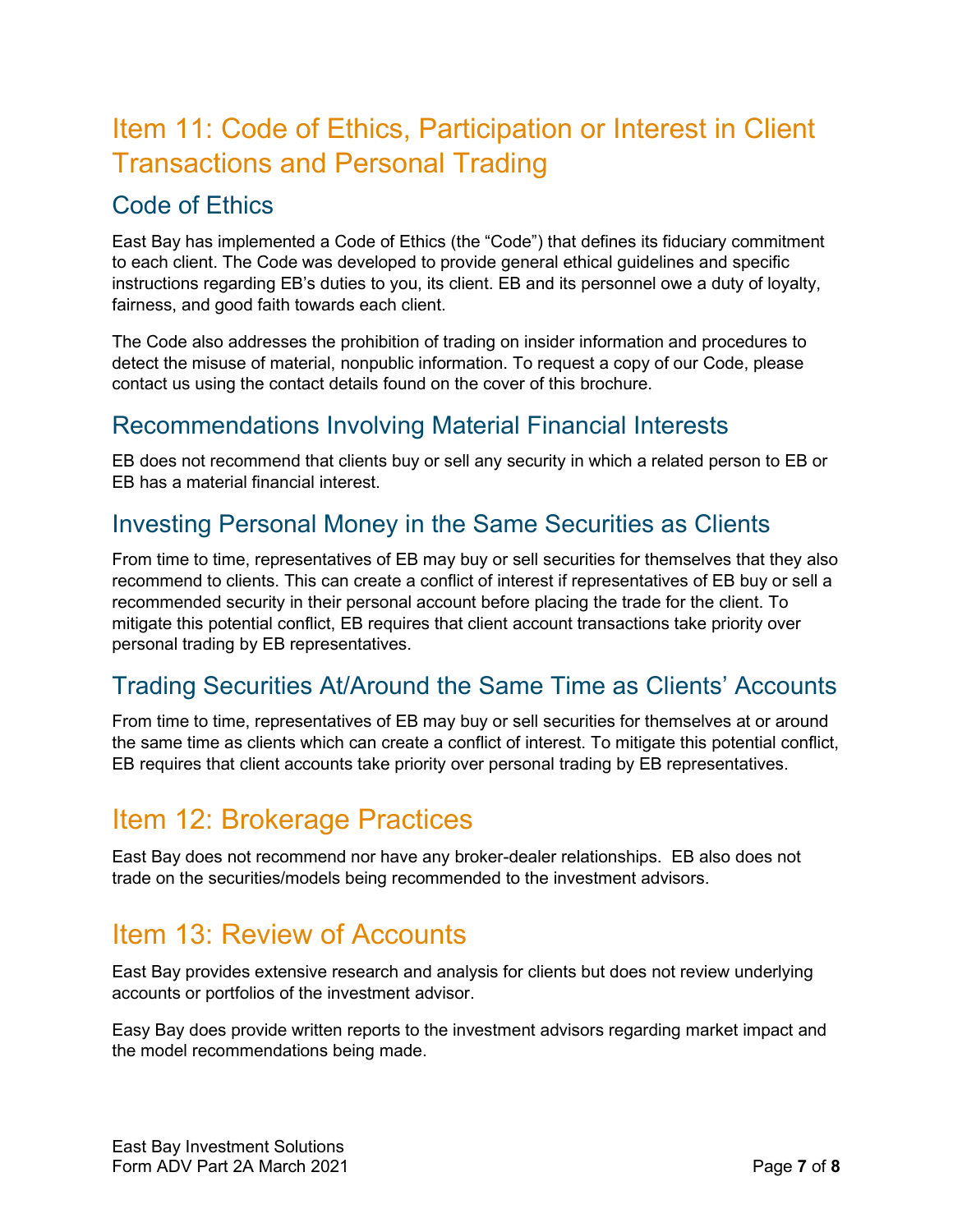# <span id="page-7-0"></span>Item 14: Client Referrals and Other Compensation

East Bay does not directly or indirectly compensate any person who is not advisory personnel for client referrals.

## <span id="page-7-1"></span>Item 15: Custody

East Bay does not have physical custody of assets.

## <span id="page-7-2"></span>Item 16: Investment Discretion

East Bay provides non-discretionary investment advisory services to clients as described herein.

# <span id="page-7-3"></span>Item 17: Voting Client Securities (Proxy Voting)

East Bay will not ask for, nor accept voting authority for client securities. Clients will receive proxies directly from the issuer of the security or the custodian. Clients should direct all proxy questions to the issuer of the security.

## <span id="page-7-4"></span>Item 18: Financial Information

#### Balance Sheet

East Bay does not require nor solicit prepayment of more than \$500 in fees per client six months or more in advance and therefore does not need to include a balance sheet with this brochure.

#### Financial Conditions Reasonably Likely to Impair Ability to Meet Contractual Commitments to Clients

Neither EB nor its management have any financial conditions that are likely to reasonably impair our ability to meet contractual commitments to clients.

#### Bankruptcy Petitions in Previous Ten Years

EB has not been the subject of a bankruptcy petition in the last ten years.

## <span id="page-7-5"></span>Item 19: Requirements for State Registered Advisers

#### Principal Executive Officers and Management Persons

See Form ADV Part 2B (Exhibit A) included herein.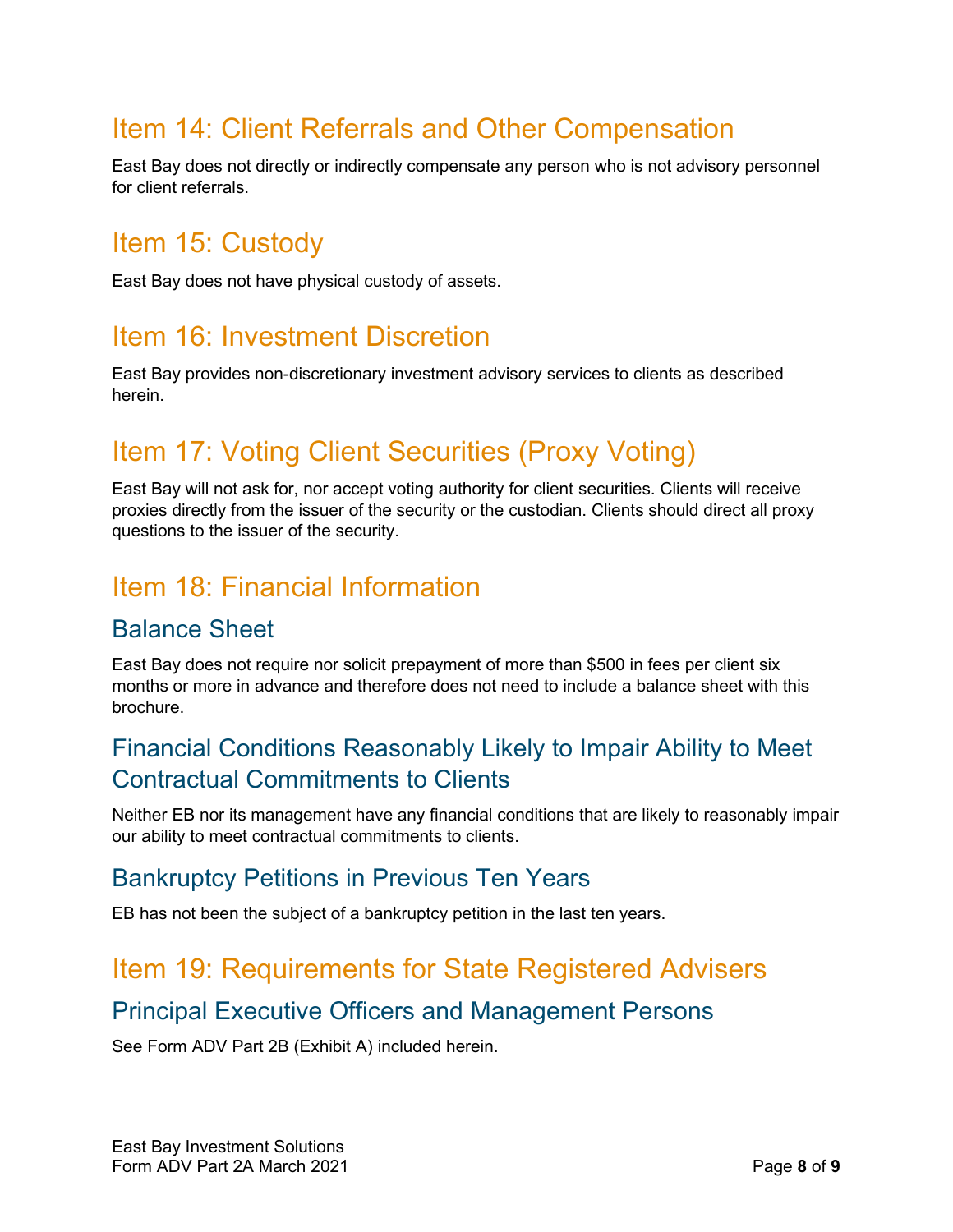## Other Business Activity for this Firm or its Personnel are Engaged

See Form ADV Part 2B (Exhibit A) included herein.

#### How Performance-Based Fees are Calculated and Degree of Risk to Clients

EB does not accept performance-based fees or other fees based on a share of capital gains on or capital appreciation of the assets of a client.

## Material Disciplinary Disclosures for Management Persons of this Firm

No management person at EB or EB has been involved in an arbitration claim or been found liable in a civil, self-regulatory organization, or administrative proceeding that is material to the client's evaluation of the firm or its management.

#### Material Relationships for Management Persons of this Firm

Neither EB, nor its management persons, has any relationship or arrangement with issuers of securities.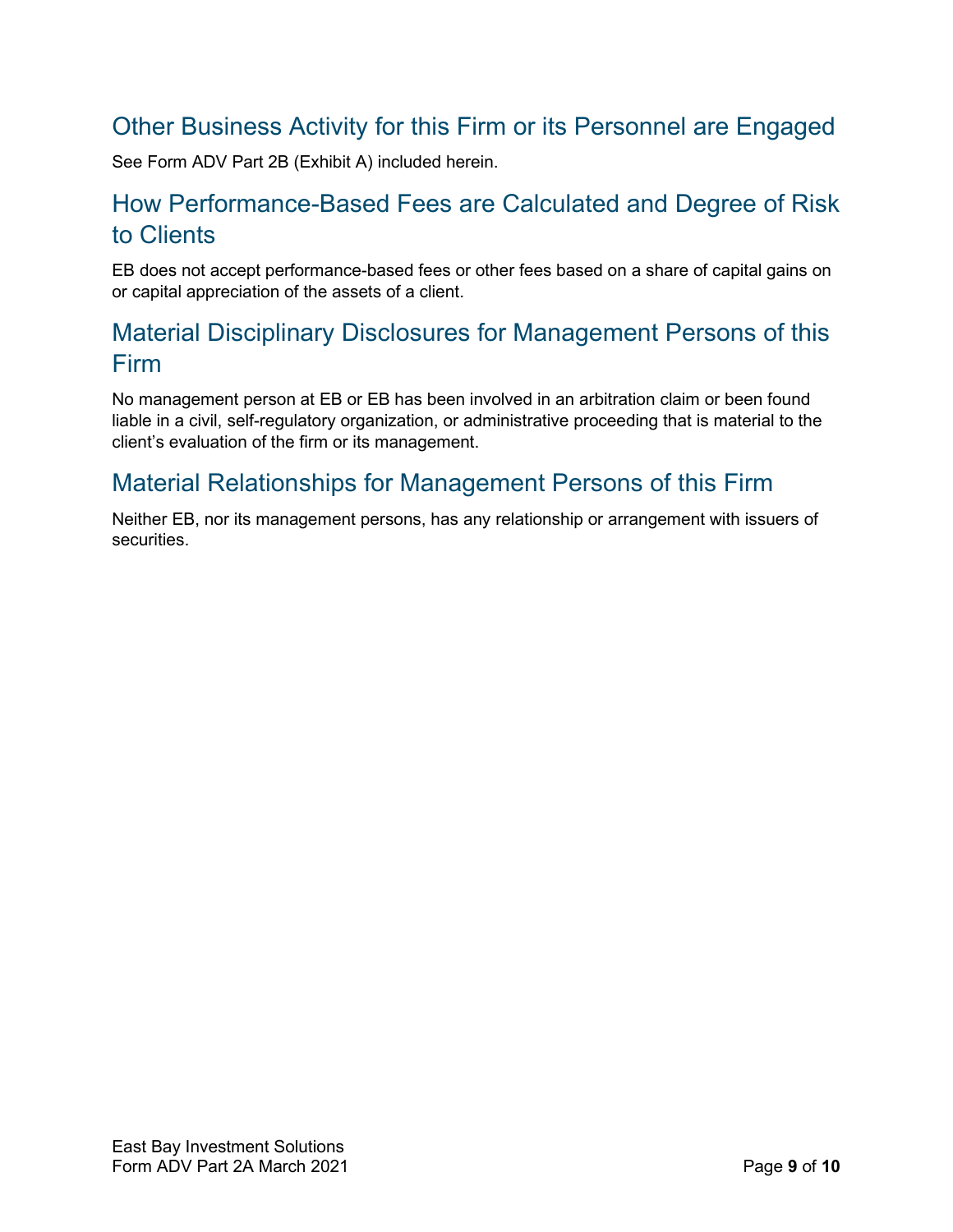# <span id="page-9-0"></span>Exhibit A: Form ADV Part 2B: Mario Nardone

EST.



2013

EASTBAY

# **INVESTMENT SOLUTIONS**

#### Mario Nardone, CFA®

East Bay Financial Services, LLC DBA East Bay Investment Solutions 28 Middleton Oaks Road Charleston, SC 29414 Telephone: (843) 628-3739

Form ADV Part 2B Individual Disclosure Brochure March 2021

This brochure supplement provides information about Mario Nardone that supplements the East Bay Investment Solution's brochure. You should have received a copy of that brochure. Please contact Mario Nardone, Managing Member, if you did not receive East Bay Investment Solution's brochure or if you have any questions about the contents of this supplement. Additional information about Mario Nardone is also available on the SEC's website at [www.adviserinfo.sec.gov.](http://www.adviserinfo.sec.gov/)

**Individual CRD Number:** 3223250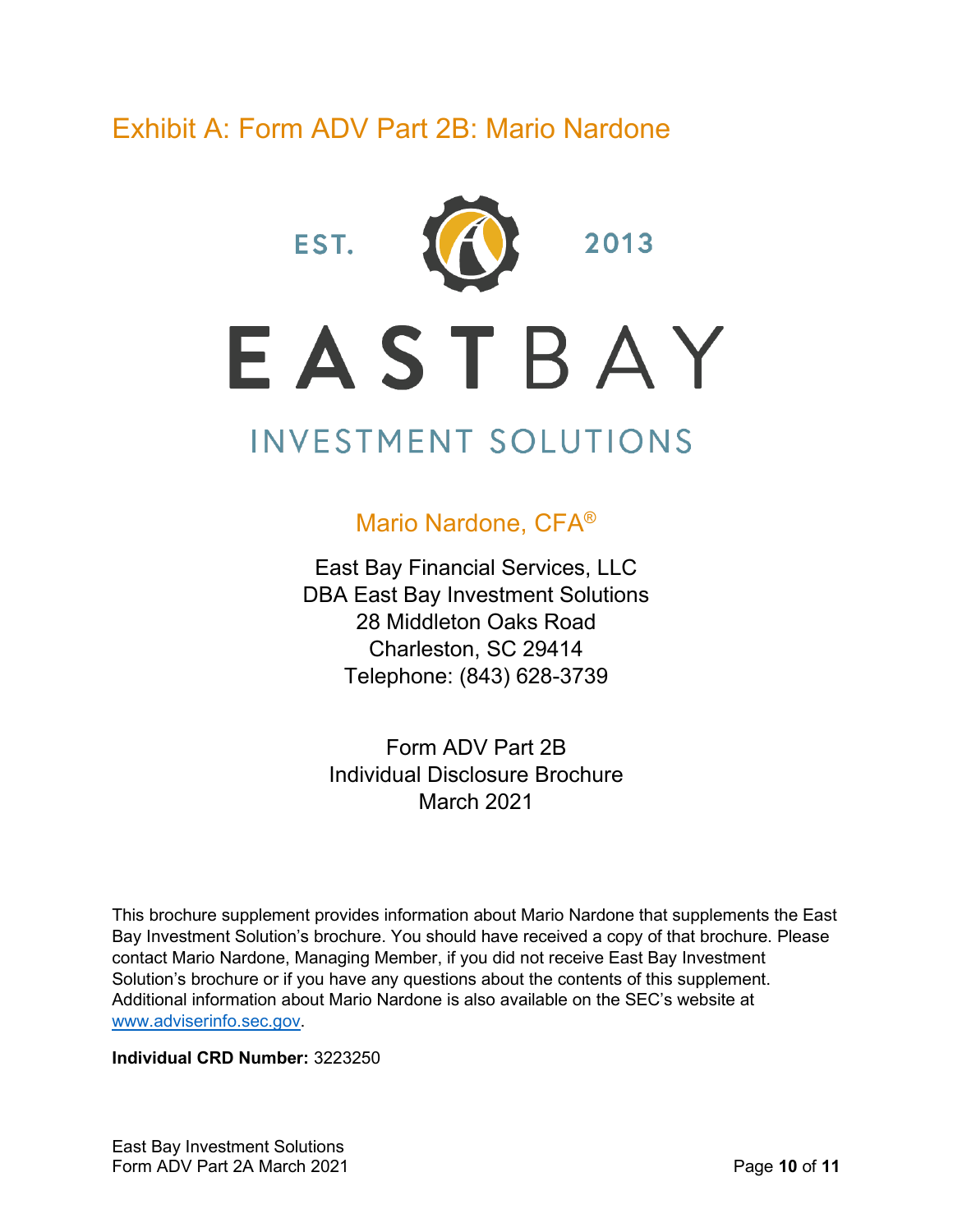## Mario Nardone, CFA®

#### **Born:** 1976

#### *Educational Background*

• **1999:** BS in Finance, Bloomsburg University

#### *Professional Background*

- **08/2013 – Present:** Managing Member, East Bay Investment Solutions
- **02/2010 – 08/2013:** Chief Investment Officer, Morris Financial Concepts, Inc.
- **01/2007 – 01/2010:** Manager, Vanguard Marketing Corporation

#### *Professional Designations*

Mario became a CFA charter holder in 2003. The CFA Program is a graduate-level self-study program that combines a broad-based curriculum of investment principles with professional conduct requirements. It is designed to prepare charter holders for a wide range of investment specialties that apply in every market all over the world. To earn a CFA charter, candidates must pass three exams (Levels I, II, III) using an assigned curriculum. Upon passing all three exams and meeting the professional and ethical requirements, they are awarded a charter.

#### Item 3: Disciplinary Information

There are no legal or disciplinary events that are material to a client's or prospective client's evaluation of this advisory business.

#### Item 4: Other Business Activities

Mario Nardone is not engaged in any investment-related business or occupation (other than this advisory firm).

#### Item 5: Additional Compensation

Other than salary, annual bonuses, or regular bonuses, Mario Nardone does not receive any economic benefit from any person, company, or organization, in exchange for providing clients advisory services through East Bay Investment Solutions.

#### Item 6: Supervision

As the Managing Member, Mario Nardone is not under the direct supervision of any one individual.

#### Item 7: Requirements for State-Registered Advisers

- A. Mario Nardone has **NOT** been involved in any of the events listed below:
	- 1. An award or otherwise being found liable in an arbitration claim alleging damages in excess of \$2,500, involving any of the following: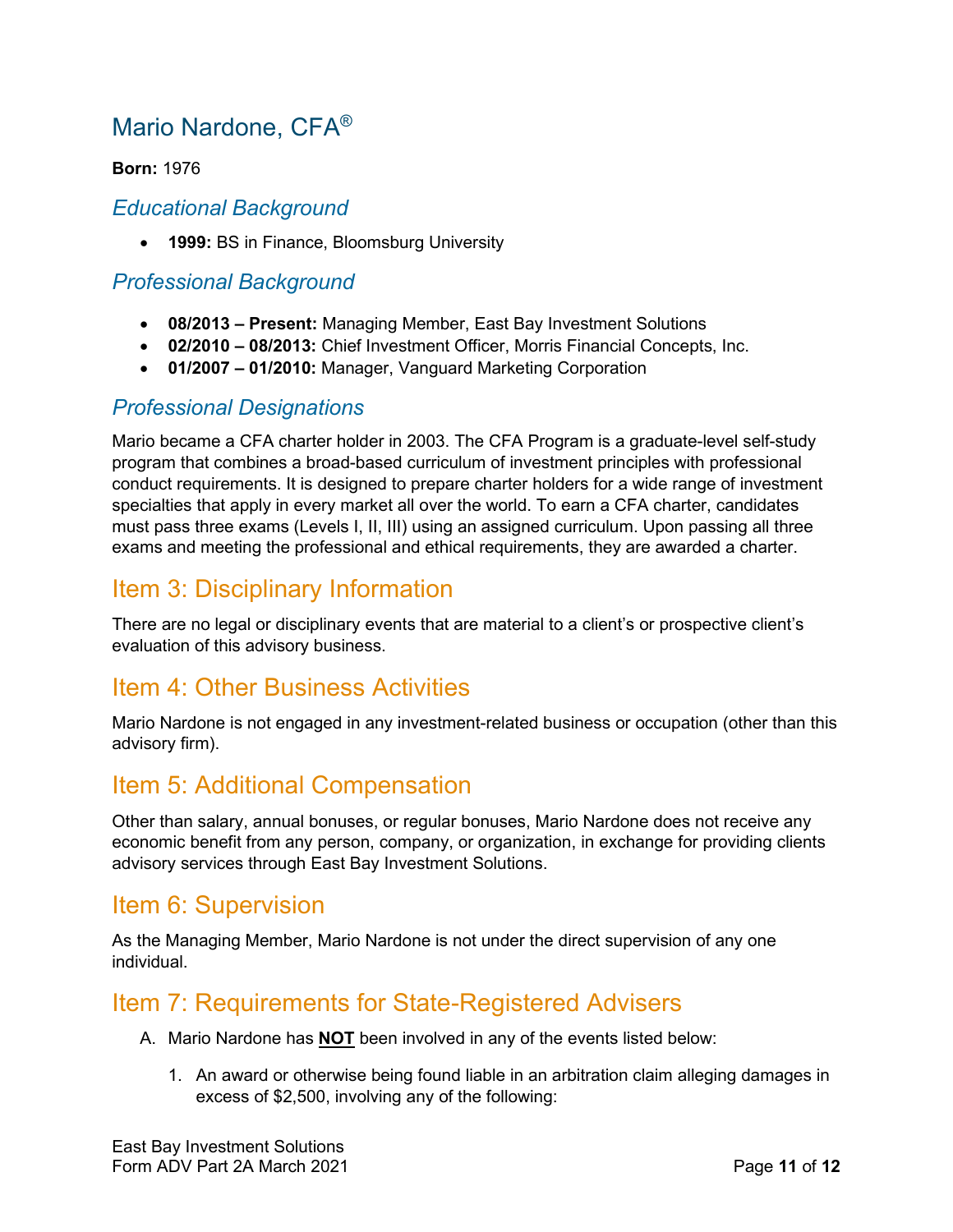- a. An investment or an investment-related business or activity;
- b. Fraud, false statements, or omissions;
- c. Theft, embezzlement, or other wrongful taking of property;
- d. Bribery, forgery, counterfeiting, or extortion; or
- e. Dishonest, unfair, or unethical practices.
- 2. An award or otherwise being found liable in a civil, self-regulatory organization, or administrative proceeding involving any of the events listed above.
- B. Mario Nardone has **NOT** been the subject of a bankruptcy petition in the past ten years.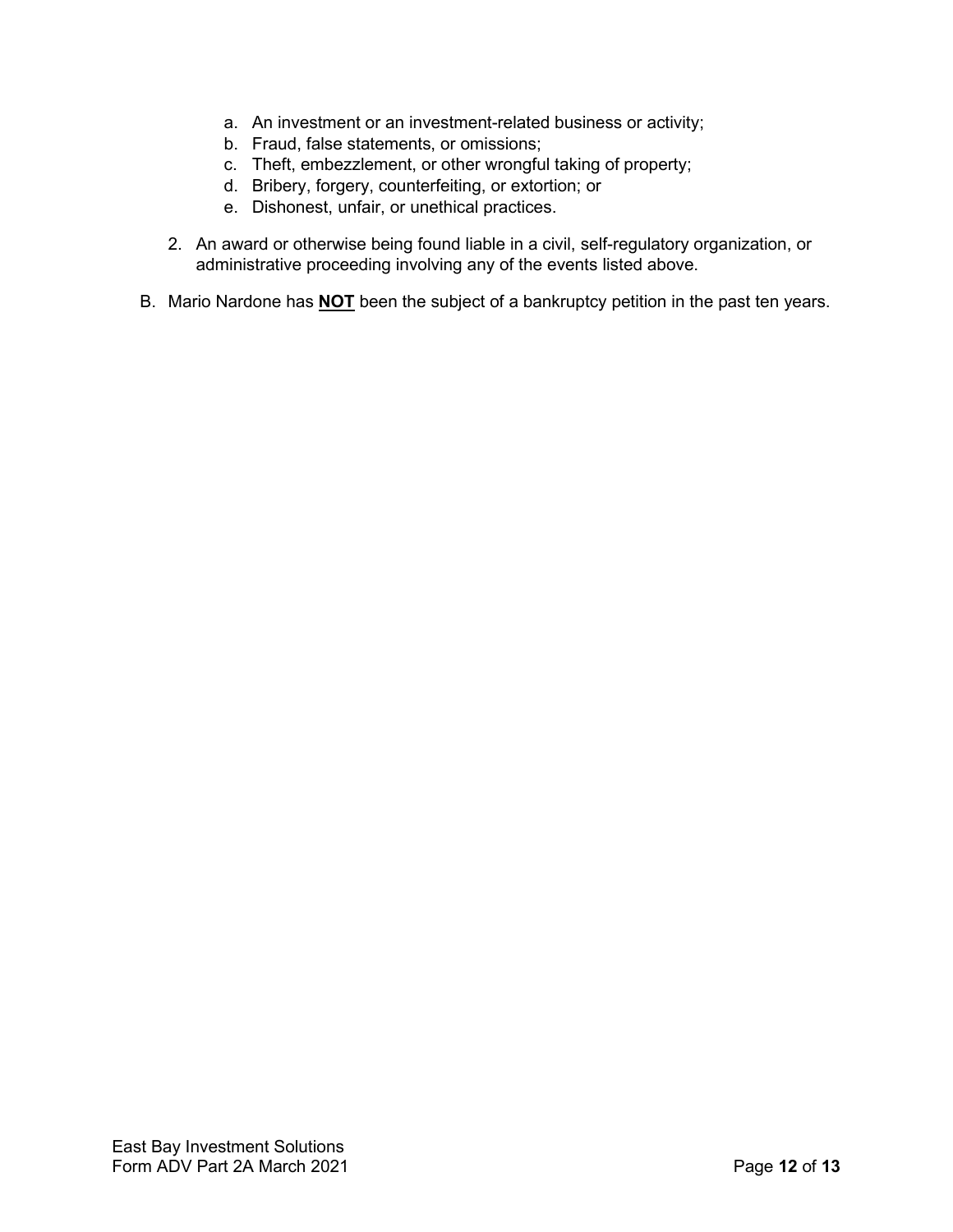# <span id="page-12-0"></span>Exhibit A: Form ADV Part 2B: Eric Stein



2013

# EASTBAY

# **INVESTMENT SOLUTIONS**

Eric Stein, CFA®

4920 Hawk Shadow Lane Charlotte, NC 28277 Telephone: (704) 727-2345

East Bay Financial Services, LLC DBA East Bay Investment Solutions 28 Middleton Oaks Road Charleston, SC 29414 Telephone: (843) 628-3739

Form ADV Part 2B Individual Disclosure Brochure March 2021

This brochure supplement provides information about Eric Stein that supplements the East Bay Investment Solutions brochure. You should have received a copy of that brochure. Please contact Eric Stein if you did not receive East Bay Investment Solutions brochure or if you have any questions about the contents of this supplement. Additional information about Eric Stein is also available on the SEC's website at [www.adviserinfo.sec.gov.](http://www.adviserinfo.sec.gov/)

**Individual CRD Number:** 2835495

East Bay Investment Solutions Form ADV Part 2A March 2021 **Page 13** of **14**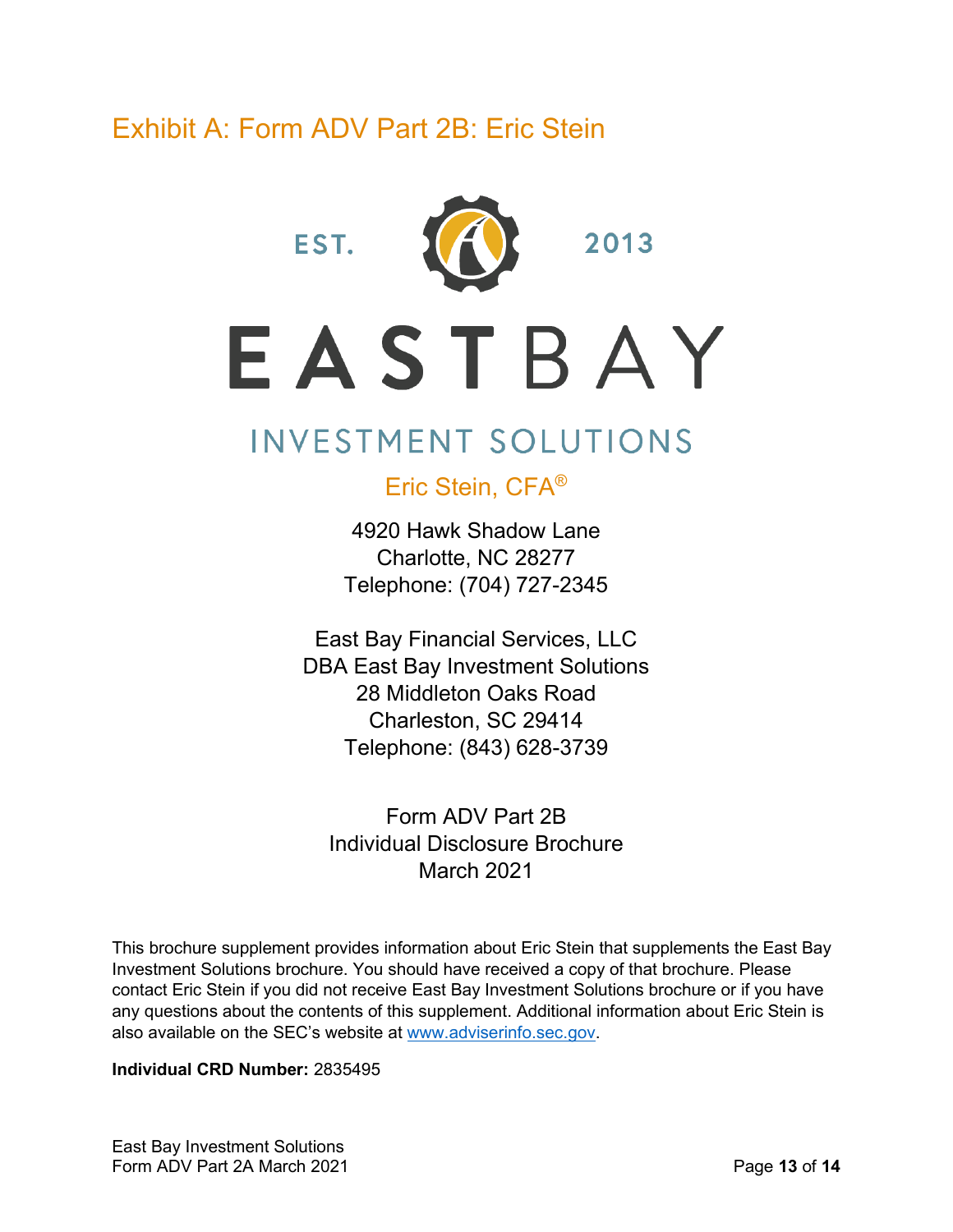## Eric Stein, CFA®

**Born:** 1972

#### *Educational Background*

• **1994:** BS in Finance, Indiana University

#### *Professional Background*

- **10/2018 – Present:** Partner, East Bay Investment Solutions
- **02/2016 – 03/2018:** VP, Nuveen
- **08/2005 – 12/2016:** Chief Investment Officer, RSM

#### *Professional Designations*

Eric became a CFA charter holder in 2001. The CFA Program is a graduate-level self-study program that combines a broad-based curriculum of investment principles with professional conduct requirements. It is designed to prepare charter holders for a wide range of investment specialties that apply in every market all over the world. To earn a CFA charter, candidates must pass three exams (Levels I, II, III) using an assigned curriculum. Upon passing all three exams and meeting the professional and ethical requirements, they are awarded a charter.

#### Item 3: Disciplinary Information

There are no legal or disciplinary events that are material to a client's or prospective client's evaluation of this advisory business.

#### Item 4: Other Business Activities

Eric Stein is not engaged in any investment-related business or occupation (other than this advisory firm).

#### Item 5: Additional Compensation

Other than salary, annual bonuses, or regular bonuses, Eric Stein does not receive any economic benefit from any person, company, or organization, in exchange for providing clients advisory services through East Bay Investment Solutions.

#### Item 6: Supervision

Mario Nardone, Managing Member, is responsible for the supervision of Eric Stein, including monitoring the advice provided to clients. The phone number for Mario Nardone is (843) 628- 4653.

#### Item 7: Requirements for State-Registered Advisers

- C. Eric Stein has **NOT** been involved in any of the events listed below:
	- 3. An award or otherwise being found liable in an arbitration claim alleging damages in excess of \$2,500, involving any of the following: